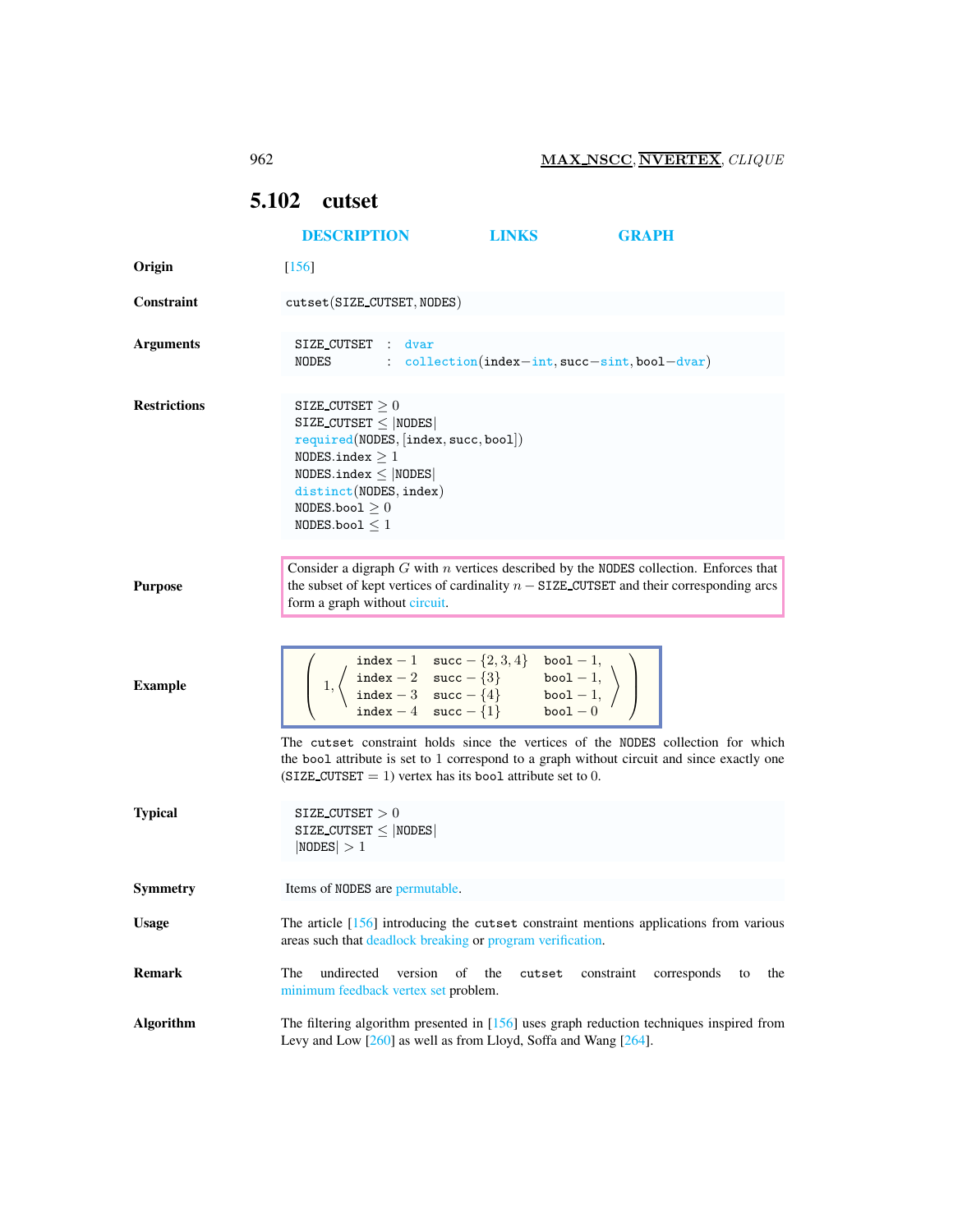## <sup>20030820</sup> 963

<span id="page-1-0"></span>

Keywords application area: deadlock breaking, program verification. constraint type: graph constraint. final graph structure: circuit, directed acyclic graph, acyclic, no loop. problems: minimum feedback vertex set.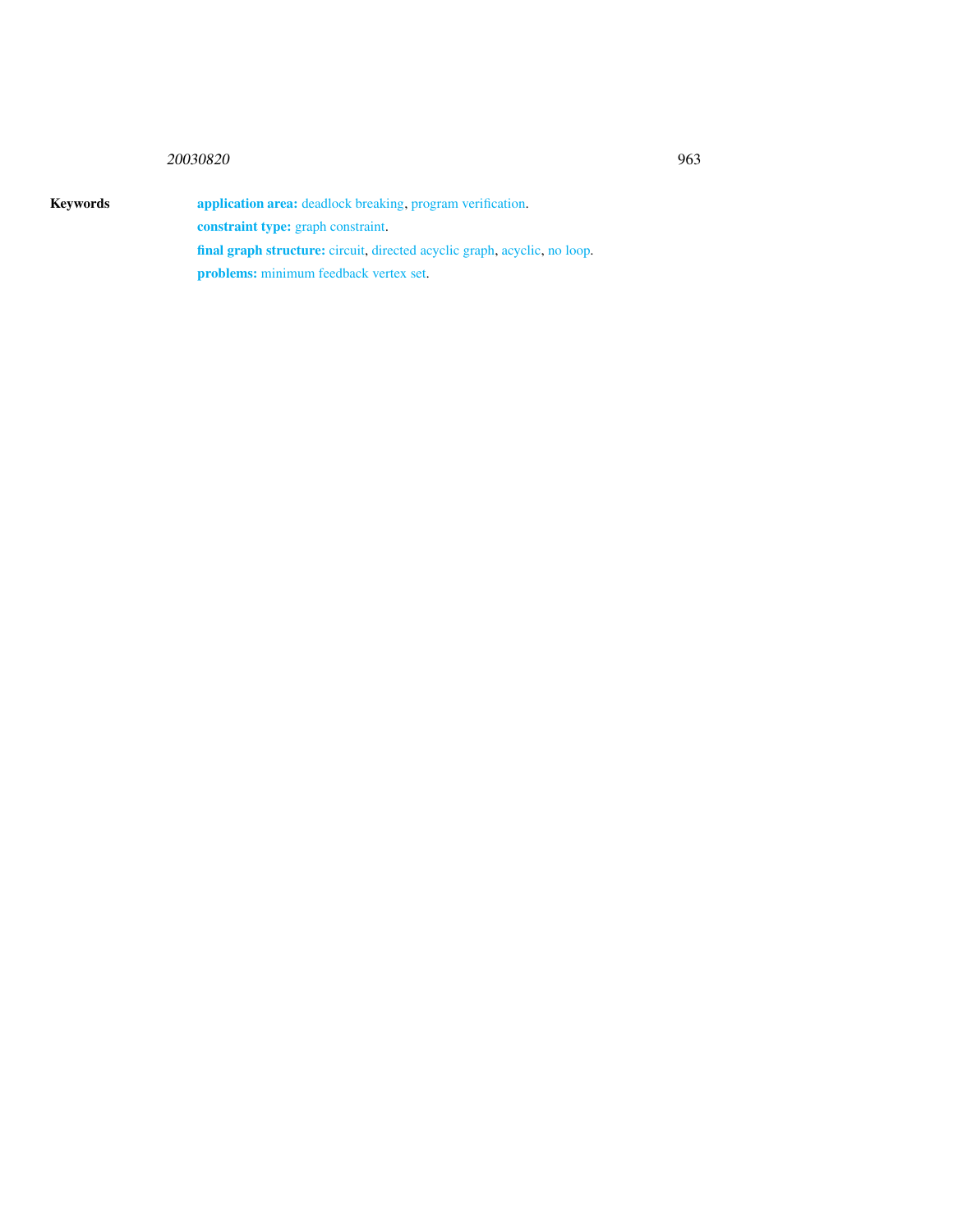| Arc input(s)        | NODES                                                                                                |
|---------------------|------------------------------------------------------------------------------------------------------|
| Arc generator       | $CLIQUE \rightarrow$ collection(nodes1,nodes2)                                                       |
| <b>Arc arity</b>    | $\overline{2}$                                                                                       |
| Arc constraint(s)   | $\bullet$ in_set(nodes2.index,nodes1.succ)<br>$\bullet$ nodes1.bool = 1<br>$\bullet$ nodes2.bool = 1 |
| Graph property(ies) | $\bullet$ MAX_NSCC $\leq$ 1<br>$\bullet$ NVERTEX=  NODES  - SIZE CUTSET                              |
| Graph class         | $\bullet$ ACYCLIC<br>$\bullet$ NO_LOOP                                                               |

Graph model We use a set of integers for representing the successors of each vertex. Because of the arc constraint, all arcs such that the bool attribute of one extremity is equal to 0 are eliminated; Therefore all vertices for which the bool attribute is equal to 0 are also eliminated (since they will correspond to isolated vertices). The graph property  $MAX\_NSCC \leq 1$ enforces the size of the largest strongly connected component to not exceed 1; Therefore, the final graph cannot contain any circuit.

> Part (A) of Figure [5.227](#page-2-1) shows the initial graph from which we have chosen to start. It is derived from the set associated with each vertex. Each set describes the potential values of the succ attribute of a given vertex. Part  $(B)$  of Figure [5.227](#page-2-1) gives the final graph associated with the Example slot. Since we use the NVERTEX graph property, the vertices of the final graph are stressed in bold. The cutset constraint holds since the final graph does not contain any circuit and since the number of removed vertices SIZE CUTSET is equal to 1.



<span id="page-2-1"></span>Figure 5.227: Initial and final graph of the cutset set constraint

<span id="page-2-0"></span>